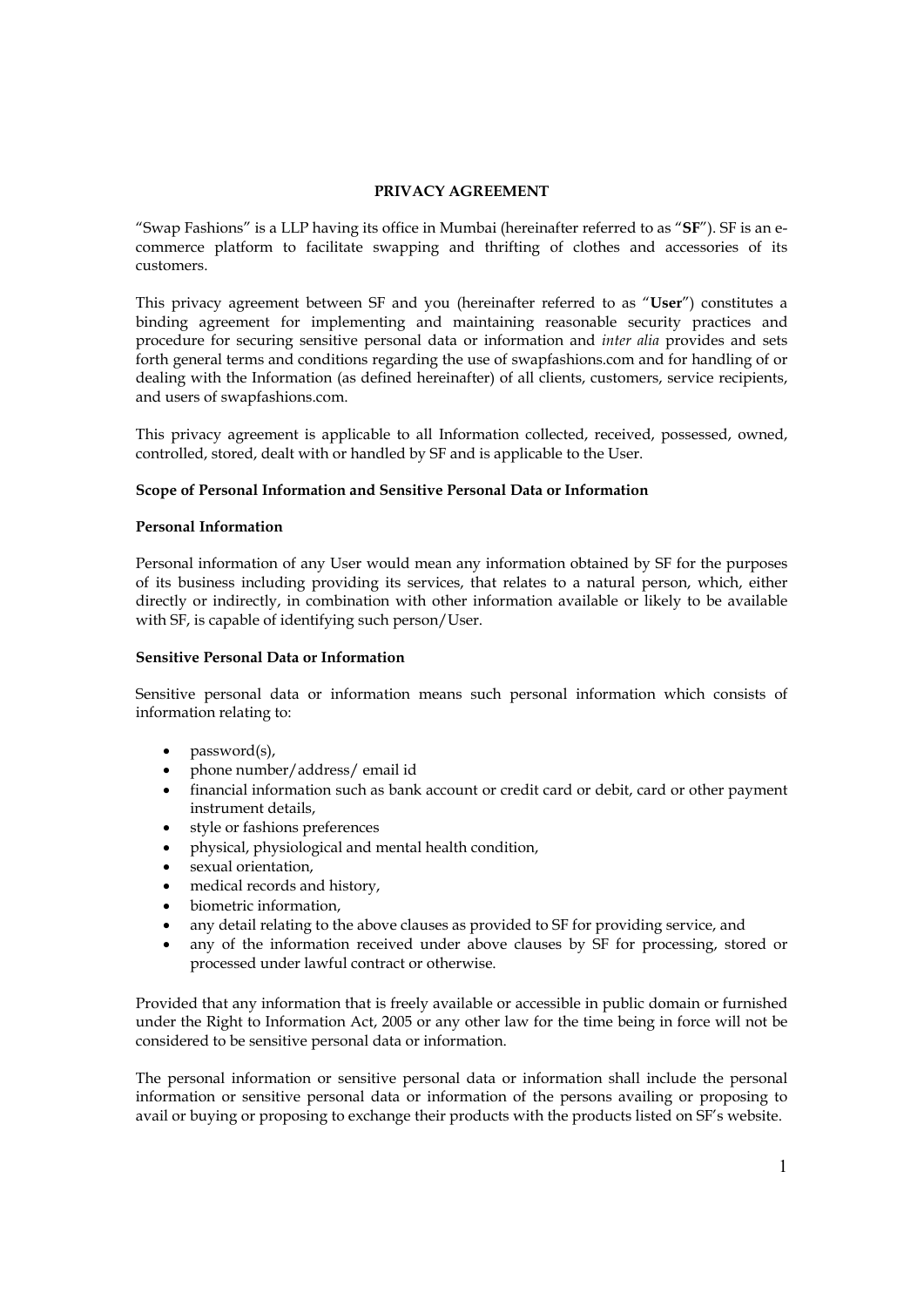Personal information and sensitive personal data or information (hereinafter as the context require referred to as "**Information**").

## **Type of Information and the purpose:**

SF may require certain Information for providing information to the User, provision of services, other user benefits, for technical, legal and/or accounting purposes and for other agreed purposes.

Following are the indicative agreed purposes and type of Information that would be required by SF:

# **Electronic newsletters (Dispatches**)

SF may provide a free electronic newsletter to the User. To provide this service, if subscribed by the User, SF may gather the e-mail addresses of the User who register/ subscribe on the SF Website(s). The User may remove himself from this mailing list by following the link provided in every newsletter that points users to the subscription management page.

## **Message boards/forums**

If this service is provided by SF, the User of the site's Message Boards and Forums may register separately for these services by providing the specified Information in order to post messages.

# **"E-mail this to a friend" Service**

SF may provide an option to the User for choosing to electronically forward a link, page, or documents to someone else by clicking "e-mail this to a friend". If provided by SF, the User must provide their e-mail address, as well as that of the recipient. This Information is used only in the case of transmission errors and, of course, to let the recipient know who has sent the e-mail. The recipient's e-mail address and name shall be used only for sending such emails.

# **Polling**

SF may offer interactive polls to the User so he can easily share his opinions with other users and see what SF audience thinks about important issues. Opinions or other responses to polls are aggregated and are not identifiable to any particular User. SF may use a system to "tag" users after they have voted, so that they can vote only once on a particular question. This tag is not correlated with Information about individual users.

## **Surveys**

SF may occasionally conduct user surveys to better target its content to its audience. SF sometimes shares the aggregated demographic information in these surveys with its sponsors, advertisers and partners. SF never shares any of this information about specific User with any other user.

This also allows SF advertisers to advertise more effectively, and allows the User to receive advertisements that are pertinent to their needs.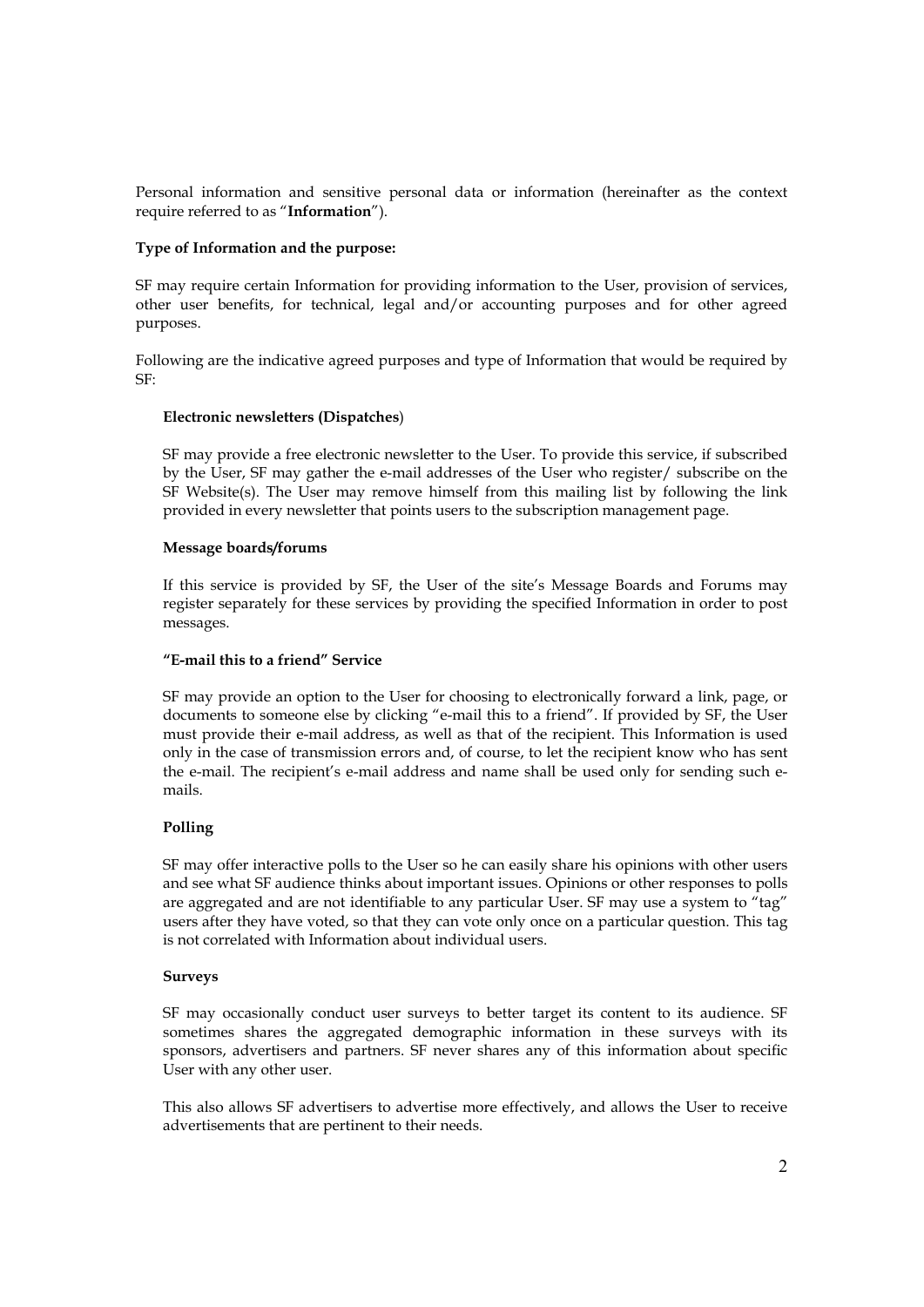Participation in these surveys is entirely optional.

### **Usage tracking**

SF sometimes tracks and catalogues the search terms that the Users enter in SF's search function, but this tracking is never associated with individual users. SF may use tracking information to determine which category of its website users like and don't like, based on traffic to those areas. This helps SF continue to build a better service for the User.

### **Automatic Logging of Session Data**

SF may collect IP addresses from the User, which together with browser and session information may be used for various purposes, including to (i) diagnose and prevent service or technology problems reported by the User associated with the IP address controlled by a specific web company or ISP; (ii) estimate the total number of users visiting swapfashions.com from specific territories; (iii) monitor and prevent misuse and/or abuse of the services available on or through swapfashions.com

SF may also collect information of the operating system and type of browser software being used and the activities conducted by the User while on swapfashions.com.

SF may also record information about the usage of the website by a User, including the size and frequency of data transfer.

SF may use this information as it helps SF to evaluate what users are likely to visit on most, the way users are visiting its website, number of users visiting to various pages on the website, etc. It also helps SF rectify technical problems.

#### **SMS/ Whatsapp/ Message on the Chat Box**

In the event that a User sends a SMS/Whatsapp/ Message on the Chat Box regarding any facility or service available on its website or otherwise, SF may collect any Information as it deems relevant in respect of such SMS/Whatsapp/ Message on the Chat Box, including the phone number from which such SMS/Whatsapp/ Message on the Chat Box was sent, the service provider which carries the phone number, the content of the SMS/Whatsapp/ Message on the Chat Box and the time/date of communication.

## **Cookies**

SF may collect information through the website by using cookies and click-trails. All sensitive personal data or information, if any, collected by means of cookies or click-trails will be encrypted, aggregated and may be used to develop and track traffic patterns and the volume of use of the website. Sometimes cookies are used to assist the User in reaching the appropriate information and to tailor the User's visit to its individual preferences. For example, a cookie can be used to remember the User's login information if it chooses the "Remember Me" option while signing in. If the User does not want to receive a cookie from the website, the User may set its browser to refuse cookies or to notify it when it receives a cookie, which the User may then refuse upon such notice. To understand how to do this, the User may consult its browser's help section. However, refusing the cookies may prevent the User from accessing some parts or functionalities of the website.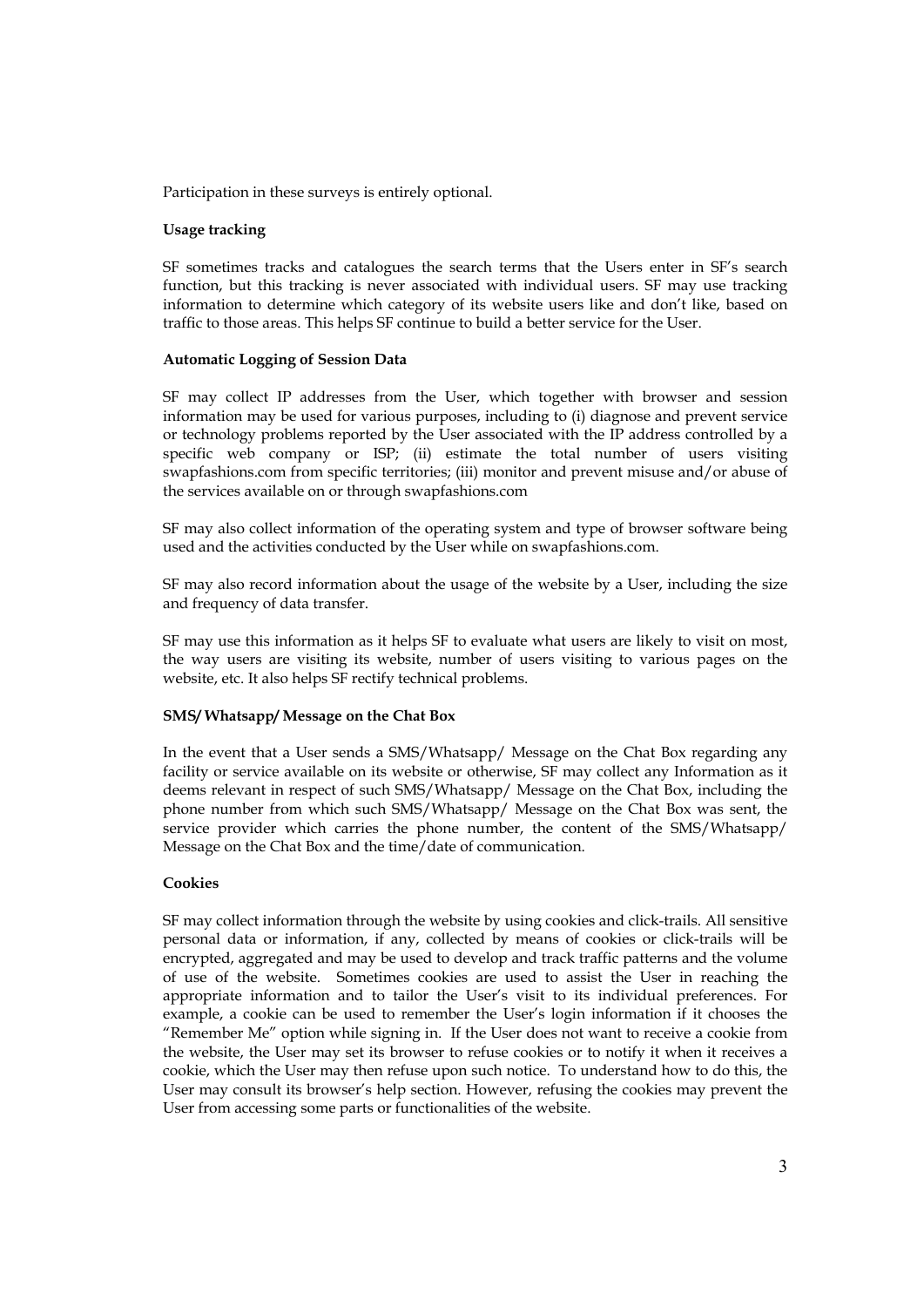A cookie may also be placed by SF's advertising server or third-party companies for the purposes of analyzing the effectiveness of advertising on swapfashions.com.

#### **To enhance experience**

SF uses certain Information to enhance the User's experience on its website, whether to provide interactive or personalized elements on the sites or to better prepare future content based on the interests of the users.

### **Registration etc.**

SF also requires Information for the purposes of its business including providing its services. The User may have to provide SF with certain Information such as his/her name, credit card number and expiration date, credit card billing address, telephone number, e-mail address, date of birth, sex, education, vocation, and such other information as SF may require to process the subscription.

This information may be collected through an online form / page for several purposes *inter alia*:

- o For personal identification,
- o To allow SF to contact the User for SF's services including sharing or sending information on confidentiality basis to third party service providers, and/or
- o To carry out and discharge the obligations under the applicable terms and conditions for availing the services.

While registering, the User will choose a password and is responsible for maintaining the confidentiality of the password and the account. The User is fully responsible for all activities that occur while using their password or account. It is the duty of the User to notify SF immediately in writing of any unauthorized use of their password or account or any other breach of security. SF will not be liable for any loss that may be incurred by the User as a result of unauthorized use of his password or account, either with or without his knowledge. The User shall not use anyone else's password at any time.

#### **To communicate with the User**

SF may modify the scope of its services from time to time. If any services are provided or proposed to be provided to the User either on User's request or otherwise, SF will use the information given by the User to facilitate or provide such service. Also, if the User asks any query from SF on the services being provided by SF or any other questions, SF may keep the Information such as User's e-mail address, name, nature of the question, etc. to respond to the User's question or to enable SF in making its services or the website better.

SF may send subscription confirmation, cancellation, payment confirmation, refund status, general modifications or any such other information relevant for the subscription, via SMS or by voice call on the contact number given by the User at the time of buying the subscription. SF may also contact the User by voice call, SMS or email in case the User could not or has not concluded the subscription/payment process, for any reason what so ever and also to help the User for the same. The User hereby unconditionally consents that such communications via SMS and/ or voice call by SF is (a) upon the request and authorization of the User, (b) 'transactional' and not an 'unsolicited commercial communication' as per the guidelines of Telecom Regulation Authority of India ("**TRAI**") and (c) in compliance with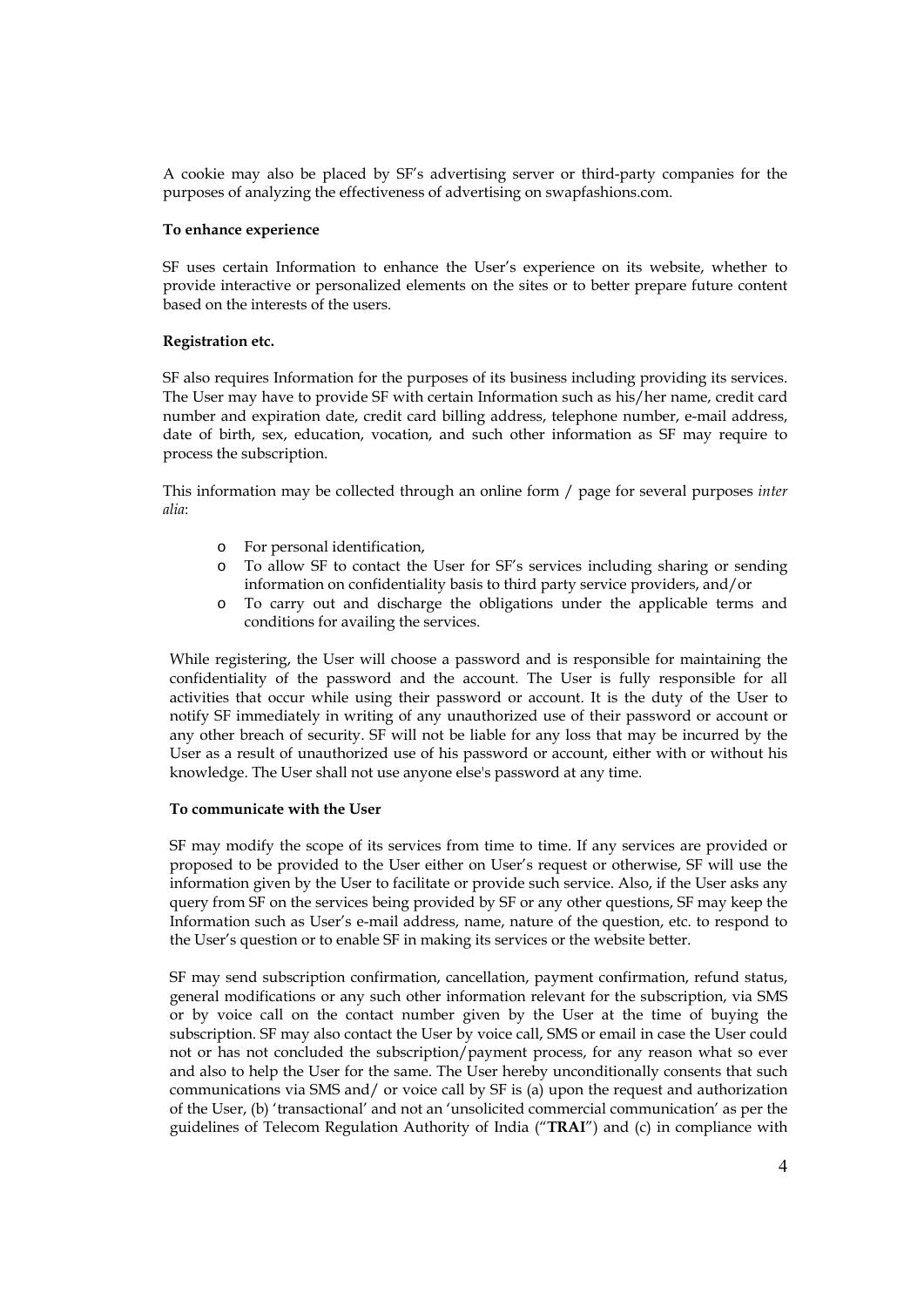the relevant guidelines of TRAI or such other authority in India and abroad. The User will indemnify SF against all types of losses and damages incurred by SF due to any action taken by TRAI, Access Providers (as per TRAI regulations) or any other authority due to any erroneous complaint raised by the User on SF with respect to the intimations mentioned above or due to a wrong number or email address being provided by the User for any reason whatsoever.

# **To provide services through or using third parties:**

SF may also collect, use, and sometimes disclose the User's Information to third parties on confidentiality basis for the following purposes:

- To administer business relationship between SF and the User in such a way so as to comply with legal requirements,
- To receive payments from the User,
- For maintaining its books and accounts,
- For such other purposes as SF may deem fit in respect of business relationship between SF and the User,
- To otherwise provide services pursuant to commercial understanding between SF and the User,
- For outsourcing, sub-contracting or obtaining input services, and/or
- For future marketing of its services or products.

## **Other**

SF may share the Information with other persons, such as officers, senior executives or any other authorised person from SF or any affiliate company, auditors, lawyers, technical consultants and other professional advisors.

All third parties receiving Information shall be under an obligation to keep it confidential and comply with data privacy laws applicable from time to time.

SF shall not collect sensitive personal data or information unless it is considered necessary for the purpose for which it is collected.

#### **Access requests**

The User shall be entitled to correct or amend as feasible, any Information that is found to be inaccurate or deficient.

SF may withhold or may not be able to provide information that:

- contains references to another person,
- is subject to legal privilege or cannot be disclosed for other legal reasons including but not limited to safeguarding public security, security of India or any part thereof,
- contains confidential commercial/business information,
- is not maintained by SF,
- was created in the course of a formal dispute resolution process,
- could threaten the life or security of another individual, and / or
- was disclosed under a court order or was disclosed to a government institution as part of an investigation.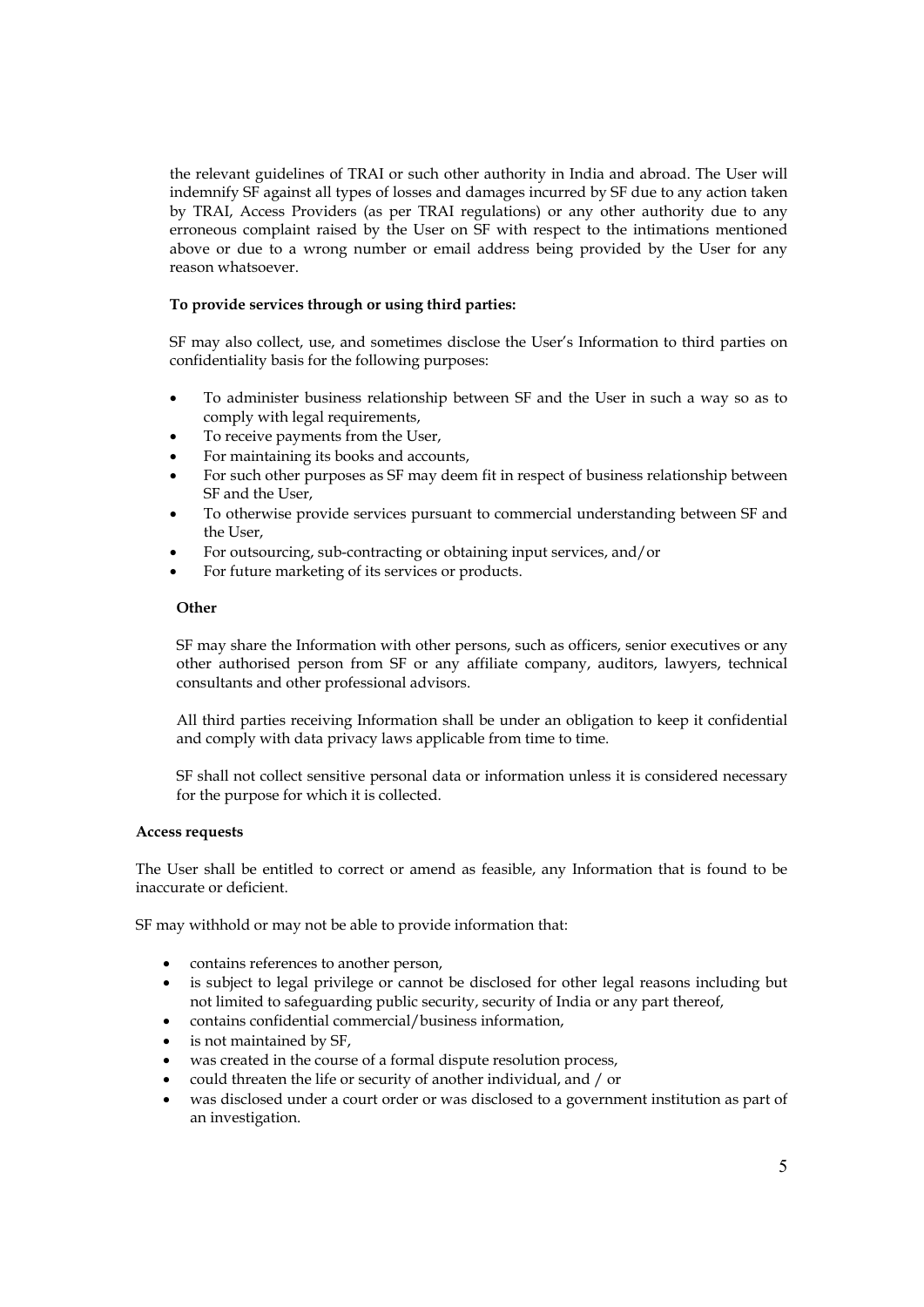The following are some indicative guidelines to assist in protecting Information:

# *Internet and intranet e-mail*

If body of the e-mail, or any of its attachments, contains highly sensitive information, the User should use additional measures such as password protection or alternative methods of distribution.

If confidentiality and privacy of the e-mail content is important, use an alternate communication vehicle.

# *Fax*

While sending any fax containing Information, the User needs to:

- notify the recipient in advance that the document is being sent, if possible
- always verify the fax number to ensure that fax is not sent to the wrong number
- if possible, use a cover sheet that indicates the sender's and receiver's names, addresses and telephone numbers, and includes a confidentiality clause.

The recommended confidentiality clause to appear on the cover sheet is:

*"The information in this facsimile is intended only for the person(s) named above and may contain information that is legally privileged, confidential, and/or exempt from disclosure under applicable laws. If the reader of this facsimile is not the intended addressee, or an employee or agent responsible for the delivery of this message, any review, copying, dissemination or other use of, is strictly prohibited, as is the taking or omitting of any action in reliance upon this information. If you have received this facsimile in error, or are not the intended recipient, please do not disclose the contents, and notify us immediately by telephone call to the above number, and destroy or return the message to the sender. Thank you for your cooperation".* 

- obtain a confirmation report after the fax has been sent, and retain it on file
- confirm receipt of the document with the recipient, if possible.

## *Voicemail messages*

As with sending faxes and emails, exercise caution at all times when leaving voicemail messages.

When leaving Information via voicemail the User should:

- 1. Pre-advise the individual they will be calling to disclose Information; and
- 2. Verify the phone number to ensure they don't call the wrong number.

### **Retention**

SF will retain the Information for such period as may be required for the purposes for which it is lawfully being used or is otherwise required under any other law for the time being enforced.

## **Request for information by an order under law or by a government agency**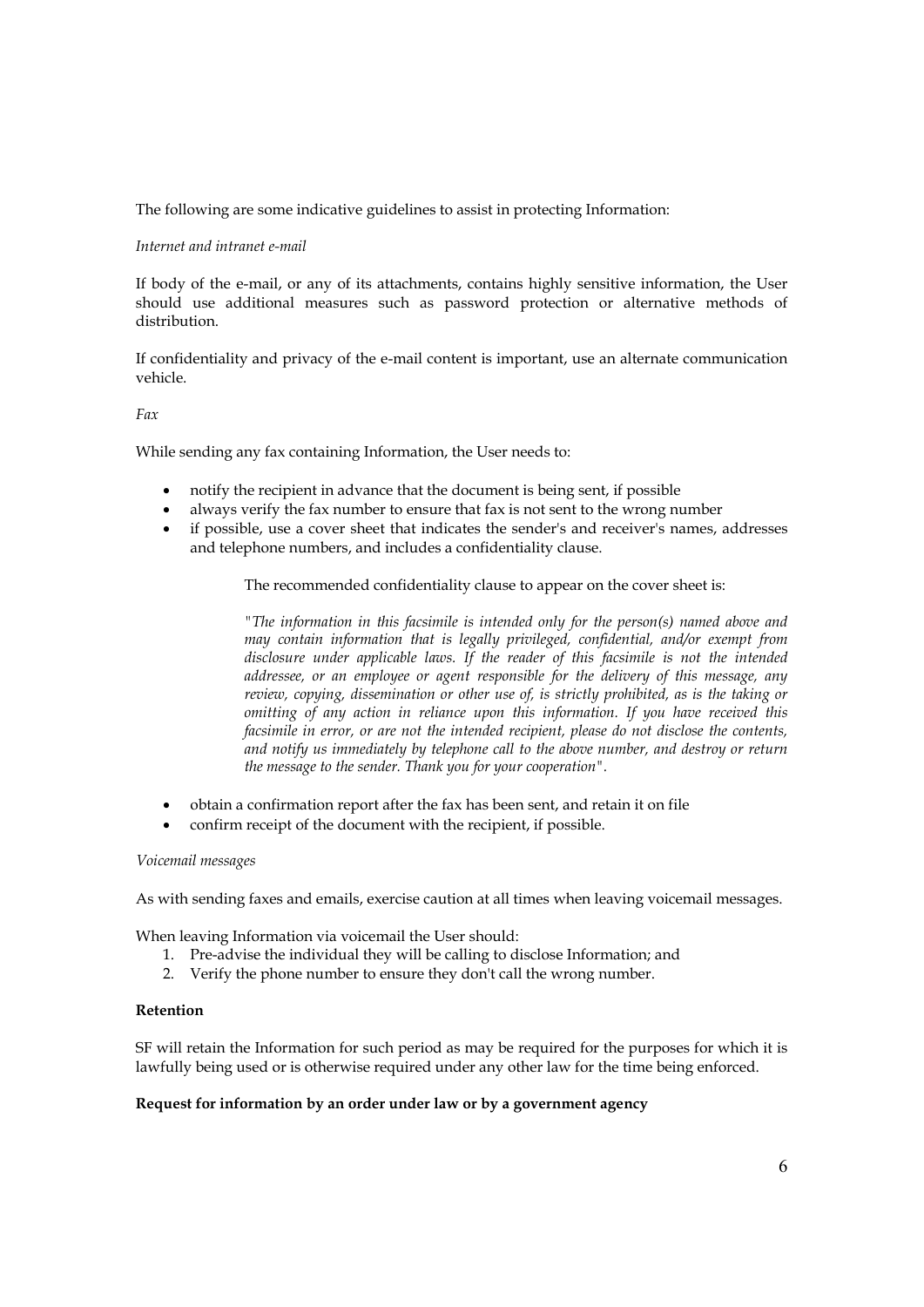Notwithstanding anything contained elsewhere, any Information may be disclosed by SF to any third party by an order under applicable law, without any consent or other obligation, or as required to comply with applicable law.

## **Redressal of Grievances**

SF shall address any discrepancies and grievances of the User with respect to processing of Information, in a time bound manner. SF shall endeavor to redress the grievances of the provider of information expeditiously after receipt of grievance in writing.

### **Security Practice and Procedure**

SF shall endeavour to follow and/or ensure adherence of reasonable security practices and procedures to secure sensitive personal data or information made available to it by the User. SF may provide a copy of such reasonable security practices and procedures, followed by it or its host server, to secure sensitive personal data or information, if required by the User.

### **Option not to provide Information**

The User has the option not to provide all or any of the required Information to SF. Further, the User shall also have the right to withdraw the Information already provided or withdraw the consent to use the Information, by due notice in writing. However, in case of such refusal or withdrawal, SF shall have the option to refuse to provide its services for which the Information was required or provided or otherwise terminate the services being provided or agreed to be provided.

#### **General rules and regulations for provision of information by the User:**

The User shall not host, display, upload, modify, publish, transmit, update or share any information that —

- a. belongs to another person and to which the User does not have any right to;
- b. is grossly harmful, harassing, blasphemous, defamatory, obscene, pornographic, pedophilic, libelous, invasive of another's privacy, hateful, or racially and ethnically objectionable or disparaging, relating to or encouraging money laundering or gambling, or otherwise unlawful in any manner whatever;
- c. harm minors in any way;
- d. infringes any patent, trademark, copyright or other proprietary rights;
- e. violates any law for the time being in force;
- f. deceives or misleads the addressee about the origin of such messages or communicates any information which is grossly offensive or menacing in nature;
- g. impersonate another person;
- h. contains software viruses or any other computer code, files or programs designed to interrupt, destroy or limit the functionality of any computer resource;
- i. threatens the unity, integrity, defence, security or sovereignty of India, friendly relations with foreign states, or public order or causes incitement to the commission of any cognisable offence or prevents investigation of any offence or is insulting any other nation;
- j. is wrong or incorrect or otherwise misleading.

### **Use of website**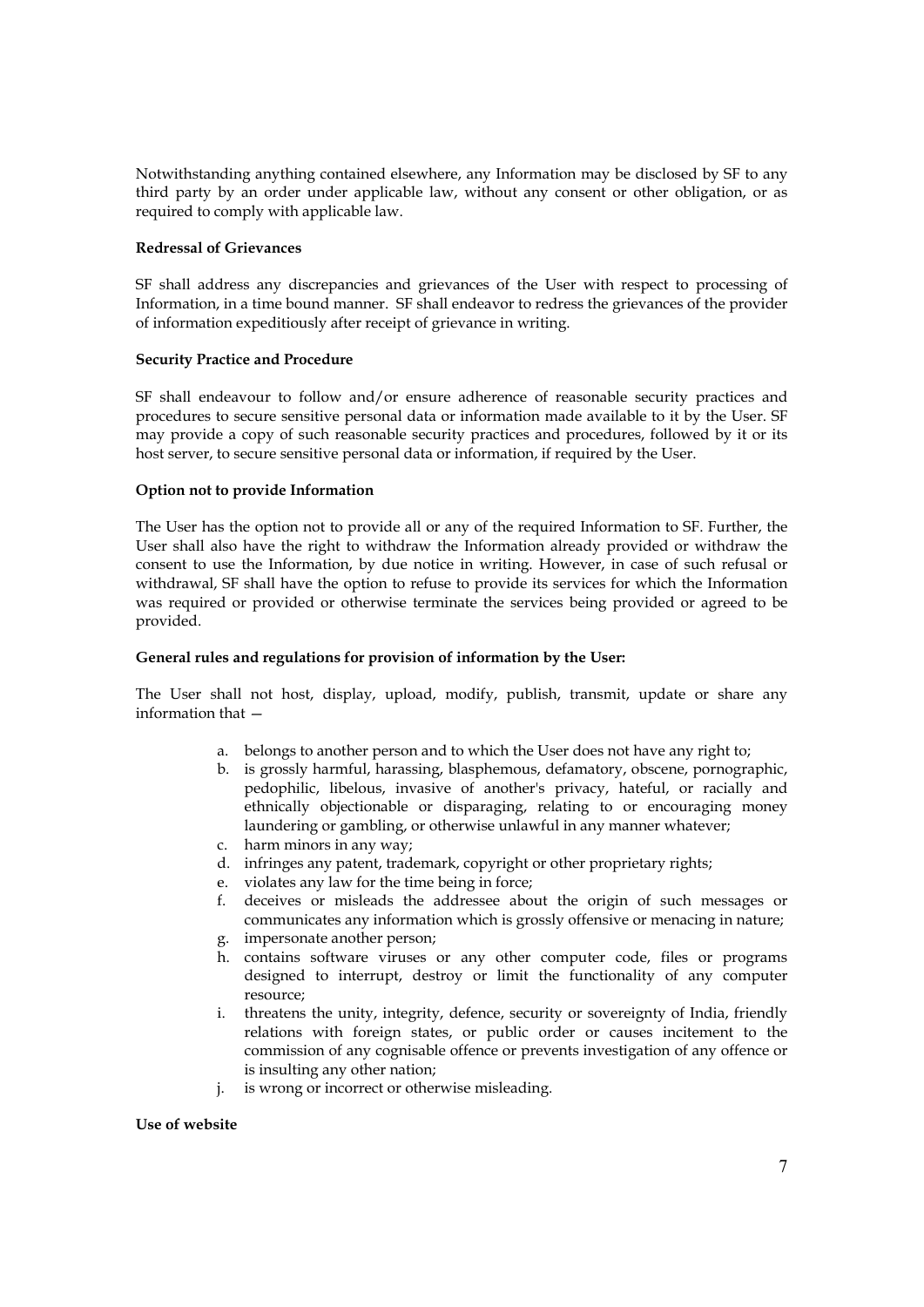The User shall not use the website or the options and services for any illegal or unlawful activities. SF reserves the right to remove any objectionable content provided by the User in its website, once the same comes to the knowledge of SF or is pointed out by any other user.

SF's website and its content are copyright protected.

## **Exclusion of liability**

SF is not responsible for any errors, omissions or representations on any of its pages or on any links or on any of the linked web pages. SF does not endorse any advertiser on its web pages in any manner. The User is requested to verify the accuracy of all information on his own before undertaking any reliance on such information. Notwithstanding its reasonable efforts in that behalf, SF cannot control the information provided by any third party or its users. SF is not responsible for checking or verifying the accuracy or legality of any material submitted on its website by any third party or its users and SF shall not be liable for any loss or damages that may cause due to the inaccuracy or illegality of the materials submitted on its website by such third parties and its users.

The User understands and agrees that any material and/or data downloaded or otherwise obtained through the use of swapfashions.com is done entirely at their own discretion and risk and they will be solely responsible for any damage to their computer systems or loss of data that may result from the download of such material and/or data.

SF shall not be liable for any loss or damage that may cause to the User because of its inability to use the website or the avail the options and services for any technical reason or due to factors beyond control of SF. SF reserves the right to refuse the grant of or terminate the options and free services including electronic newsletter (dispatches), messages board/forums, "e-mail this to a friend" service, polling, surveys and facility for having logging account without any information, if it deems necessary, and SF shall not be responsible for any loss or damage that may cause due to such refusal of grant or termination of options and free services.

Notwithstanding anything contained hereinabove, SF will always make its best effort to ensure that the content on its websites or other information platforms are free of any virus or such other malwares.

## **Non compliance**

In the event the User fails to comply with this privacy agreement applicable for provision of Information or for access, usage or availing of SF's services or resources including computer resources, SF shall have the right to immediately terminate the access, usage or availing of such services or resources and require the User to remedy the non-compliance.

#### **Notification by User**

In the event the User notices any breach of the confidentiality of the Information under this privacy agreement, the User shall take all steps to inform SF of the same.

#### **Indemnity**

The User shall indemnify SF and/or any of its officers and representatives from any cost, damage, liability or other consequence that may arise due to any act or omission of the User.